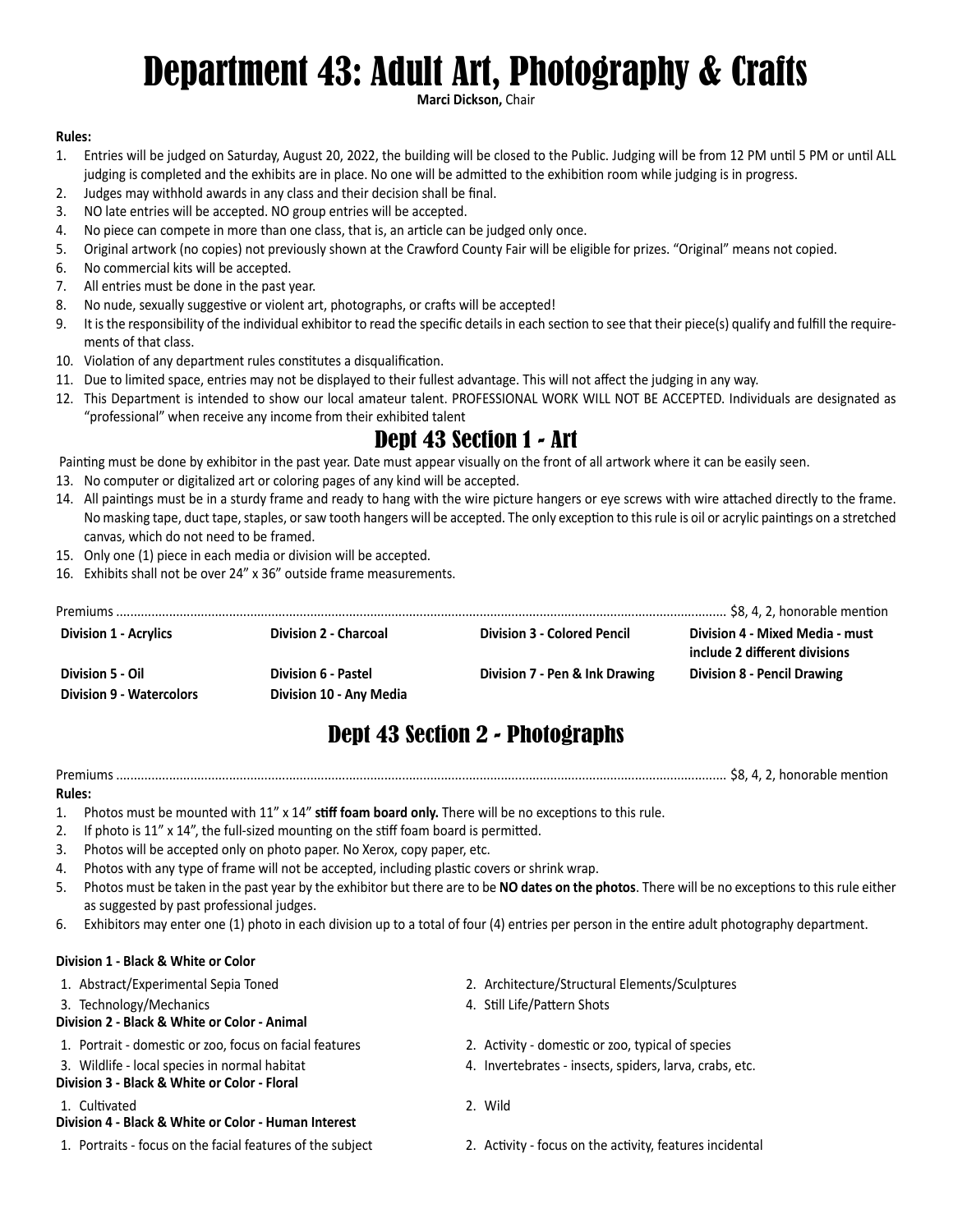#### **Division 5 - Black & White or Color - Scene**

1. Popular Crawford County Scenes - identifiable as only Crawford Co 2. SSSS - sunrise, sunset, storm, sky **Division 6 - Black & White or Color - Color, Computer Enhanced Photography**

## Dept 43 Section 3 - Handicrafts

#### **Rules:**

- 1. All exhibits must have been done by the exhibitors during the past year.
- 2. Ceramic articles should have identification marks to indicate that they are originals.
- 3. Only one (1) piece in each sub-division will be accepted. This does NOT mean one pair, one grouping, etc. only one item. No extensions. No add-ons. No exceptions!
- 4. Pieces which are parts of sets, groups, etc. cannot be entered in different classes.
- 5. No group entries will be accepted.
- 6. A piece MUST fulfill the requirements of the class in which it is exhibited.
- 7. A piece will be placed in the class MOST appropriate to avoid duplications.
- 8. Due to limited space, articles may not be displayed to their fullest advantage. This will not affect judging in anyway.
- 9. Craft exhibits maximum size shall NOT be over 24" in height and 18" in width, and 24" in length except where special division requirements are printed.

|                                                                                             | Premiums<br><b>Division 1 - Handicrafts</b>                                                                                                                                  |    |                                                                                                                                                                                                                                                                                                           |    |                                                                                                                                                                                                                                                           |  |
|---------------------------------------------------------------------------------------------|------------------------------------------------------------------------------------------------------------------------------------------------------------------------------|----|-----------------------------------------------------------------------------------------------------------------------------------------------------------------------------------------------------------------------------------------------------------------------------------------------------------|----|-----------------------------------------------------------------------------------------------------------------------------------------------------------------------------------------------------------------------------------------------------------|--|
| 1.                                                                                          | <b>Artificial Floral Arrangements</b>                                                                                                                                        | 2. | Basketry - hand woven only                                                                                                                                                                                                                                                                                | 3. | Bead Work - not jewelry                                                                                                                                                                                                                                   |  |
| Button Art - pins, necklaces, bracelets or<br>4.<br>pictures completely buttons, no sets, 1 |                                                                                                                                                                              | 5. | Ceramic<br>a. Item not to exceed 12" any direction<br>b. Item over 12" up to 24" any direction                                                                                                                                                                                                            |    | Cone and/or Nut Work                                                                                                                                                                                                                                      |  |
| 7.                                                                                          | Creative Christmas Articles - for crafts<br>with no sub-division                                                                                                             | 8. | Creative Holiday Articles - not Christmas,<br>for crafts without sub-division                                                                                                                                                                                                                             | 9. | Creative and/or Traditional Dolls - doll is<br>crafted created, not sewn                                                                                                                                                                                  |  |
|                                                                                             | 10. Creative Flowers - each flower must be<br>created                                                                                                                        |    | 11. Decorative Wreath - not holiday                                                                                                                                                                                                                                                                       |    | 12. Decorative Wreath - holiday                                                                                                                                                                                                                           |  |
|                                                                                             | 13. Decorative Painting - not framed, realistic,<br>animal, landscapes, flowers, etc.<br>a. Item not to exceed 12" any direction<br>b. Item over 12" up to 24" any direction |    | 14. Decoupage                                                                                                                                                                                                                                                                                             |    | 15. Folk Art/Tole Painting - not framed,<br>traditional designs using comma strokes,<br>S-strokes & C-strokes, limited color pal-<br>ette, based on primary colors<br>a. Item not to exceed 12" any direction<br>b. Item over 12" up to 24" any direction |  |
|                                                                                             | 16. Gift Wrappings - max 12"x12"x12" item<br>a. Christmas<br>b. Any Holiday - not Christmas<br>c. Any Special Occasion                                                       |    | 17. Glass Etching                                                                                                                                                                                                                                                                                         |    | 18. Hand Built or Thrown Pottery/Stoneware                                                                                                                                                                                                                |  |
|                                                                                             | 19. Hand Made Candles                                                                                                                                                        |    | 20. Hand Made Duct Tape Objects                                                                                                                                                                                                                                                                           |    | 21. Hand Woven Pieces                                                                                                                                                                                                                                     |  |
|                                                                                             | 22. Hat Decorating - embellished with silk<br>and/or dried flowers, may include other<br>adornments                                                                          |    | 23. Jewelry Work - no sets, one piece only, no<br>macramé or button art                                                                                                                                                                                                                                   |    | 24. Macramé                                                                                                                                                                                                                                               |  |
|                                                                                             | 25. Metal Craft                                                                                                                                                              |    | 26. Mosaic - small pieces of colored glass,<br>stone or other material ot to exceed 24"<br>any direction                                                                                                                                                                                                  |    | 27. Paper Crafts - must be quilling, origami or<br>scherenschitte                                                                                                                                                                                         |  |
|                                                                                             | 28. Polymer or Model Clay Craft                                                                                                                                              |    | 29. Scrap-Boxing - hybrid medium of scrap-<br>book & glass enclosed shadow box. Each<br>box must be enclosed in glass and not<br>exceed 10"x12", must contain mixed me-<br>dia collage heralding a special or everyday<br>occasion. May include photos, snapshots,<br>sovenirs, postcards, trinkets, etc. |    | 30. Sculpture - for crafts without a sub-divi-<br>sion                                                                                                                                                                                                    |  |
|                                                                                             | 31. Seed Work and/or Natural Dried Arrange-<br>ment                                                                                                                          |    | 32. Shell Work                                                                                                                                                                                                                                                                                            |    | 33. Stain Glass Work - pieces of glass held<br>with metal strips                                                                                                                                                                                          |  |